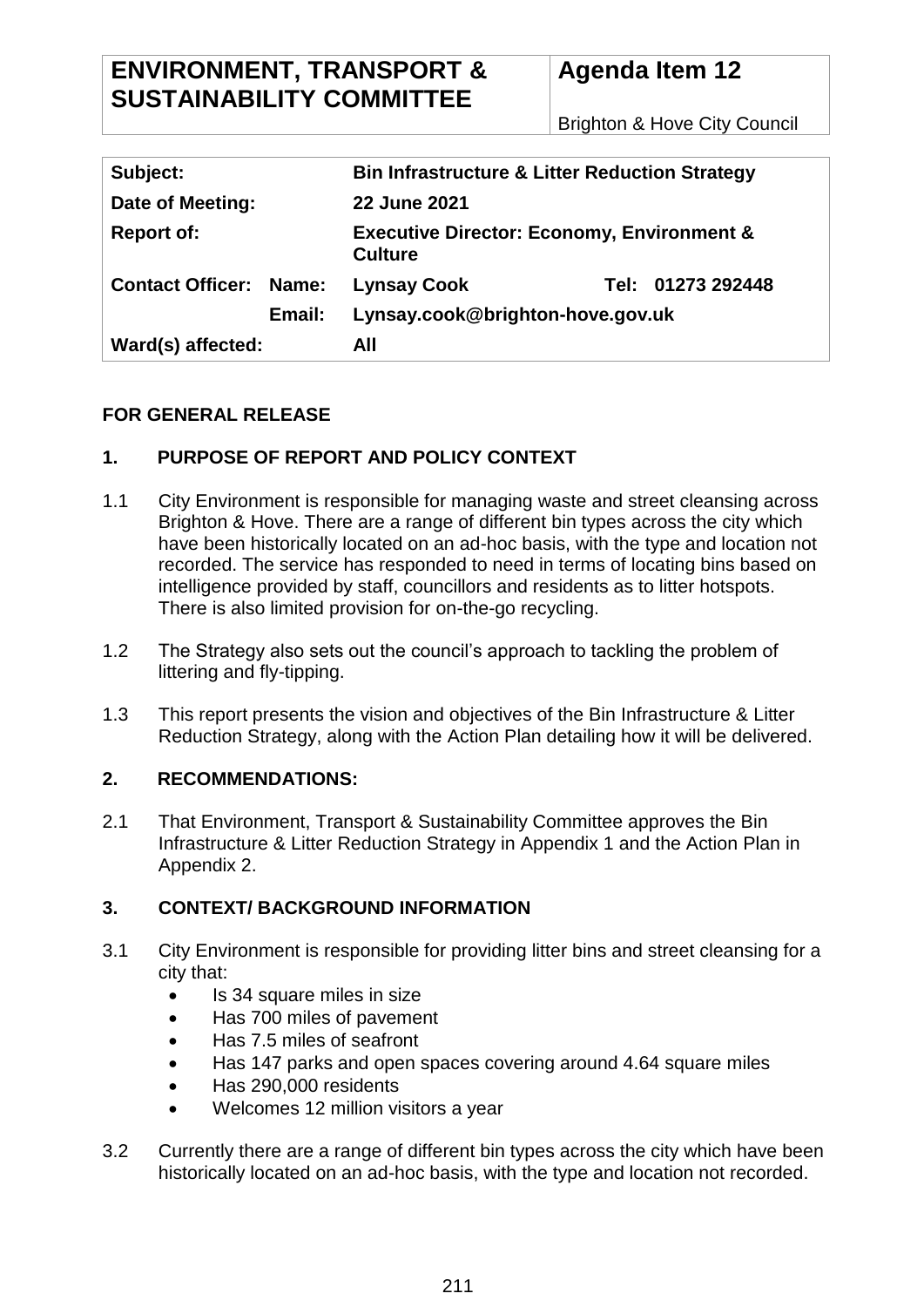The service has responded to need in terms of locating bins based on intelligence provided by staff, councillors and residents as to litter hotspots.

- 3.3 The Bin Infrastructure & Litter Reduction Strategy in Appendix 1 and the Action Plan in Appendix 2 sets out a new approach to managing litter and street cleansing. The purpose of the Strategy is to provide an infrastructure of bins that meet the needs of residents and visitors when out and about in the city, at the beach or in our open spaces. In doing so, our ambition is not only to improve the cleanliness of the city by reducing litter, but also to:
	- Contribute to an increase in biodiversity by reducing the harmful effects of littering which pollutes the environment
	- Influence behaviours to reduce the creation of litter
	- Contribute to carbon reduction by increasing the provision of 'on the go' recycling facilities and building in circular economy principles to the way which 'on the go' waste is managed
	- Improve the look of the city by having a uniform style of bin that is sympathetic to the architecture and heritage of the city.
- 3.4 The underlying approach of the strategy is to make it easy for residents, businesses and visitors to do the right thing.

#### Progress to date

- 3.5 Work has already started to improve litter bin provision across the city, to deliver the objectives listed in 3.3. This includes auditing the current litter bin provision across the city to:
	- Replace dog poo bins with general litter bins, wherever possible, to increase capacity
	- Sampling of the 'on the go' recycling bins in the seafront to understand how they are being used
- 3.6 A new project has started, reviewing the number, location and type of bins in parks. Using this data, a blueprint for future bin provision is being prepared to 1) ensure capacity is correct for the usage and footfall in the park 2) ensure that bins are in optimum locations 3) identify opportunities for on-the-go recycling. This approach is being piloted in seven parks, with a view to rollout wider depending on the outcomes of the pilots. The pilot parks are Hove Park, Preston Park, Saltdean Oval, St Ann's Well Gardens, Stanmer Park, Valley Gardens and Wish Park.
- 3.7 The total number of bins required for the city will not be known until the audit work is complete. It is estimated that over the next five years, 1500 bins will need to be replaced or installed, which will cost in the region of £1.000m. Wherever possible, and in line with circular economy principles, existing bins will be refurbished and reused, as is current practice. Furthermore, new or replacement bins will be appropriate to the location and surrounding environment.
- 3.8 A litter reduction project has started with Surfers Against Sewerage, Leave No Trace Brighton and seafront traders to reduce litter generated on the seafront. A particular focus is how to reduce the use of single use plastic on the seafront, including plastic-lined coffee cups. An accreditation scheme is in development to pilot with seafront traders which will provide recognition for businesses that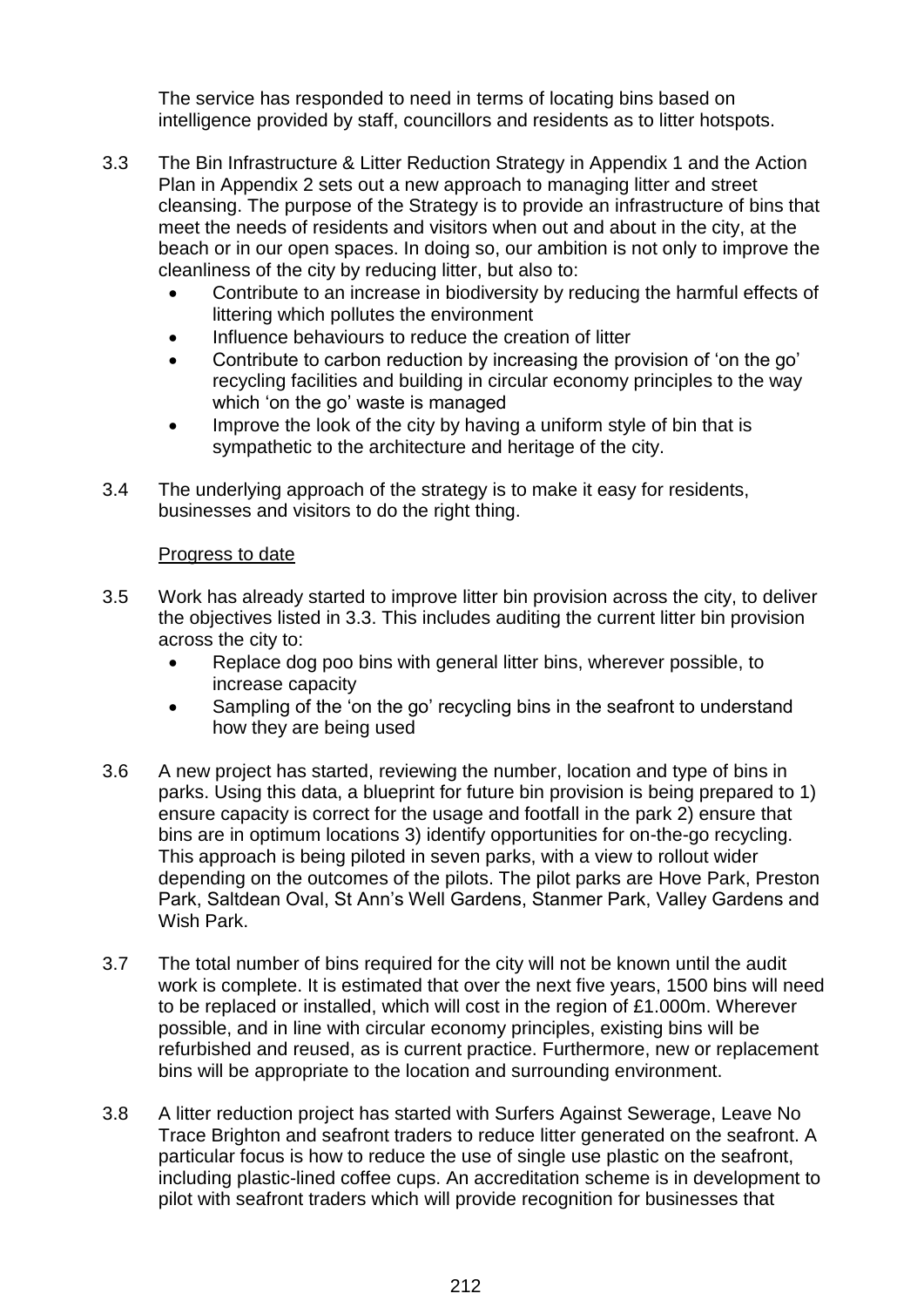manage the waste they generate responsibly, and encourage their customers to do likewise.

- 3.9 Over recent weeks, City Environment has been working with partners to clear litter and debris from the A27, using the £0.055m committed at Budget Council. This has included:
	- Hollingbury to Hove westbound: 1.3 tonnes rubbish removed
	- Southwick Tunnel to Hangleton Slip Road: 0.780 tonnes litter and 0.360 tonnes metal removed
	- Hangleton Slip Road to Southwick Tunnel, including slip road: 2.560 tonnes built-up silt and 0.520 tonnes litter removed
	- Westbound slip road after Falmer: 4.100 tonnes built-up silt and 0.100 tonnes litter removed
	- Devil's Dyke and Patcham on slip road Eastbound: 0.160 tonnes litter removed
- 3.10 The current approach to clearing the A27 is under review and changes will be made as necessary.
- 3.11 The Environmental Enforcement Team continues to educate about littering and fly-tipping, as well as issue Fixed Penalty Notices (FPNs) where there is evidence of environmental crimes. Since October 2020, mobile CCTV cameras have been installed at 14 hotspot sites across the city. 185 FPNs have been issued to fly-tippers and those caught littering. There has been a noticeable difference in the cleanliness of these sites. Fly-tipping continues to be monitored and the cameras will be deployed to other areas as necessary.
- 3.12 The council again took part in to Keep Britain Tidy's Great British Spring Clean, under the banner of Keep Brighton & Hove Tidy. Our events, which ran from 31 May to 6 June 2021, included:
	- The launch of the Adopt-a-Street Programme
	- The Cityclean and Ranger Big Tidy Up
	- Dust Up Your Doorstep
	- Lewes Road Big Tidy Up
	- The launch of Tidy Up Your Twitten
	- The Mayor's Big Tidy Up
	- Overnight cleans in Kensington Gardens / Gloucester Road, George Street (Hove), Goldstone Villas / Hove Station and Boundary Road
- 3.13 Cityclean is working closely with the Highways England maintenance contractor to develop plans to ensure the council has regular times over the course of the year to access the A27, which dovetail with verge-cutting.

## **4. National Resources and Waste Strategy**

- 4.1 The government has recently consulted on the introduction of a Deposit Return [Scheme](https://consult.defra.gov.uk/environment/consultation-on-introducing-a-drs/) (DRS) and on [Extended Producer Responsibility.](https://consult.defra.gov.uk/extended-producer-responsibility/extended-producer-responsibility-for-packaging/) Both of these will impact on the volumes and types of waste to be collected across the city. The DRS will particularly impact on litter.
- 4.2 As per the consultation response in the Resources and Waste Strategy Government consultation item on today's agenda, Brighton & Hove has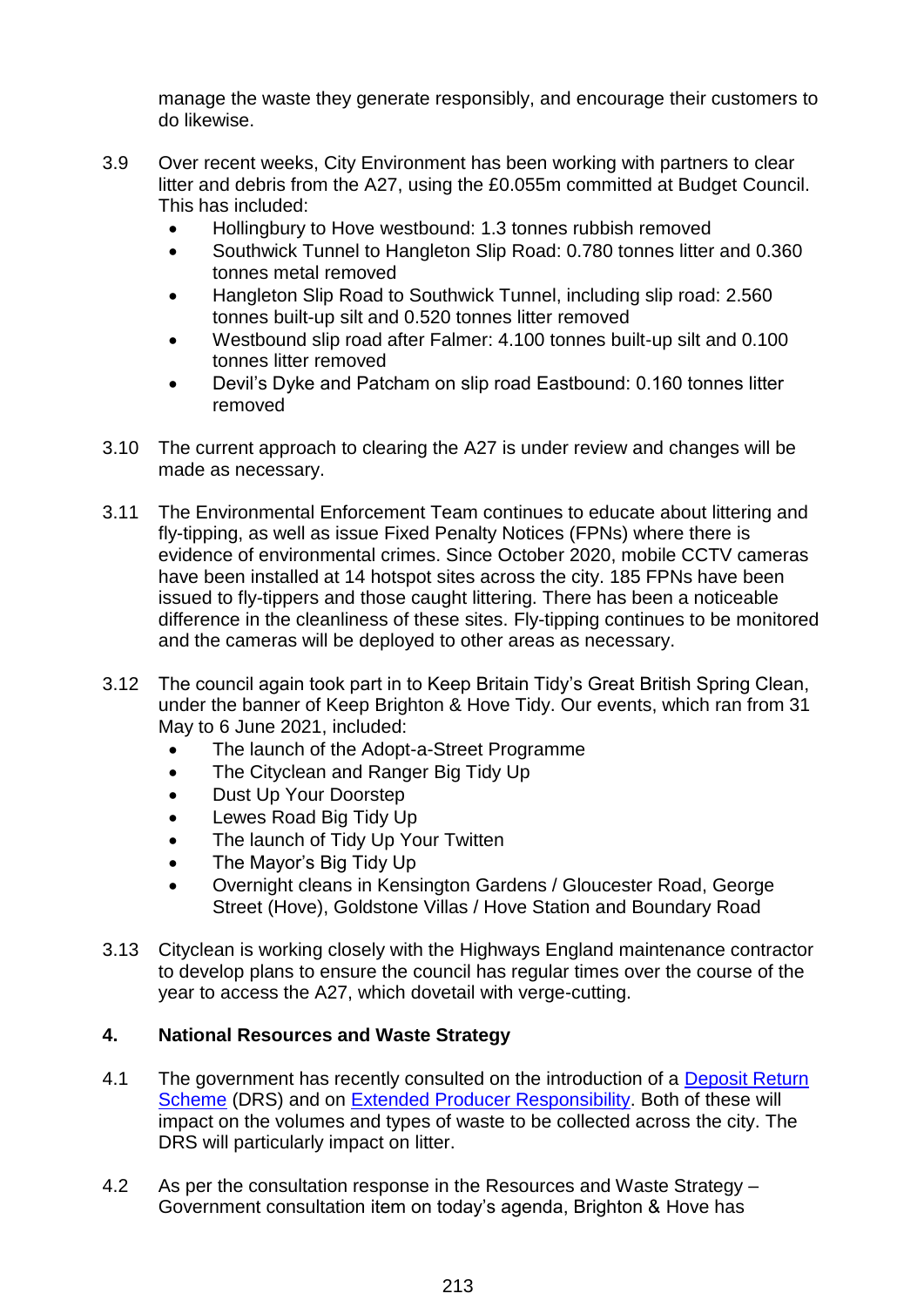expressed a preference for a UK-wide Deposit Return Scheme to be implemented to tackle the problem of litter as well as ensure consistency between all parts of the UK.

#### **5. Dependencies in the City Environment Modernisation Programme**

- 5.1 The activities undertaken to deliver the Bin Infrastructure & Litter Reduction Strategy complement other City Environment projects and activities.
- 5.2 Implementing a model to manage commercial bins on the highway (as per the item on today's agenda) will help tackle litter. The presence of commercial bins on the city's pavements and roads encourage the public to use them. However, because they are locked (a condition of their Duty of Care), litter is then discarded nearby rather than in a public bin, when the lid cannot be opened.
- 5.3 Whilst it is preferable that people do the right thing and dispose of their waste responsibly, sadly not everyone does. The Environmental Enforcement Framework sets out what action will be taken when there is evidence of people committing an environmental crime, including littering and fly-tipping. As per the Environmental Enforcement Framework item on today's agenda, the Framework is reviewed on a regular basis to further improve the cleanliness of the city.
- 5.4 The Graffiti Reduction Strategy is seeking to reduce the volume of graffiti across the city. Whilst this will not directly contribute to a reduction in litter, it will help to improve the look of the city.
- 5.5 The Communal bin system project is reviewing the existing communal system and identifying areas for improvement, which will support delivery of the Bin Infrastructure Strategy. For example, by creating a complete bin bay and placing the different waste streams together, residents and visitors should be able to dispose of their waste in the right waste stream, instead of placing it in the wrong stream, or dropping as litter if the right bin is not available

## **6. ANALYSIS & CONSIDERATION OF ANY ALTERNATIVE OPTIONS**

6.1 Members can choose not to approve the Bin Infrastructure & Litter Reduction Strategy and Action Plan and City Environment can continue with its current activities, without seeking to deliver improvements.

## **7. COMMUNITY ENGAGEMENT & CONSULTATION**

7.1 Residents do an incredible job in helping to keep the city clean and tidy. Hundreds of volunteers and community groups litter-pick the beach and parks and open spaces, paint out graffiti and remove weeds. City Environment will continue to support these activities and residents can contact [communitycleanup@brighton-hove.gov.uk](mailto:communitycleanup@brighton-hove.gov.uk) to request materials, PPE or waste collections following a clear up.

## **6. CONCLUSION**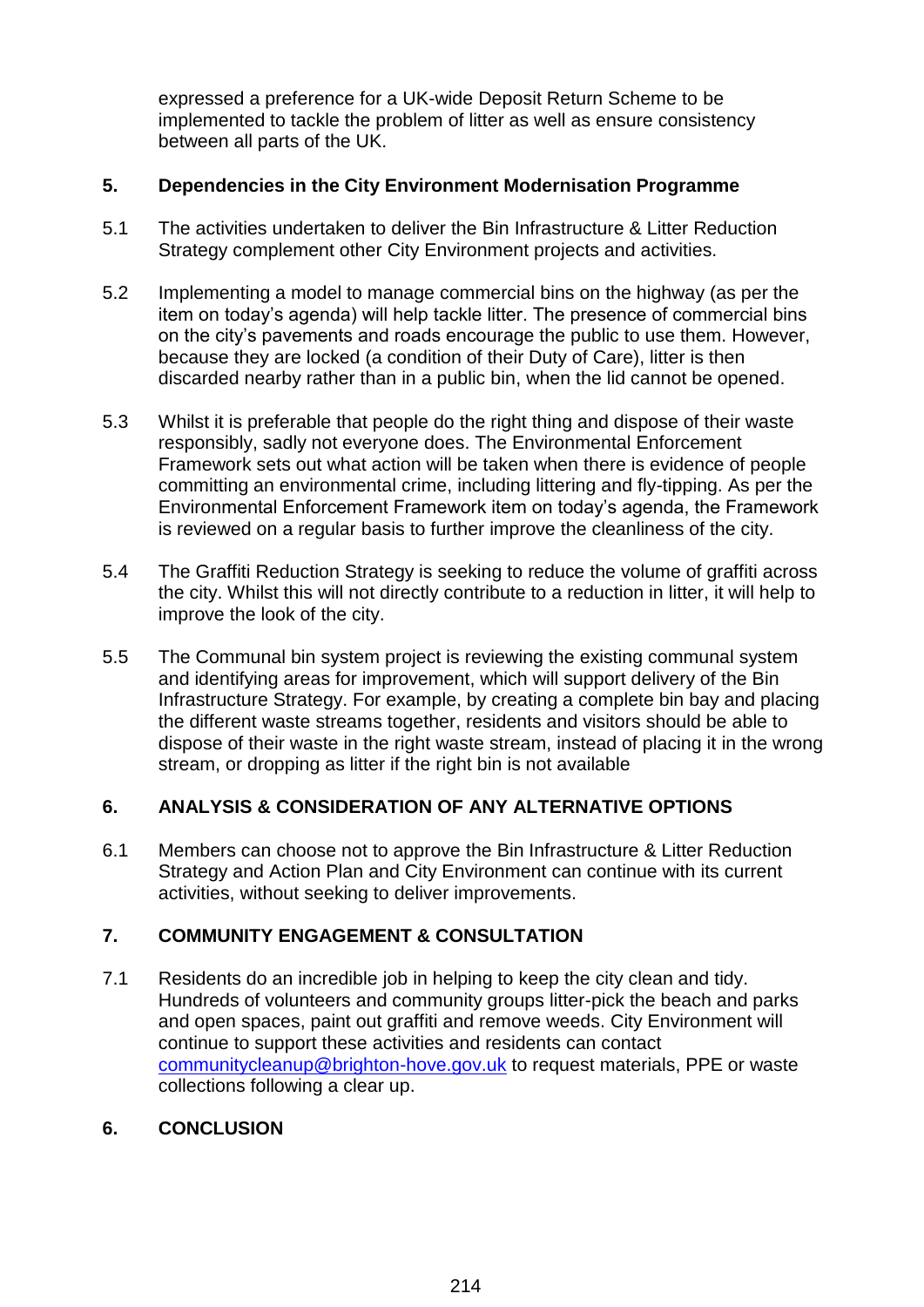- 6.1 This report and the appendices present the Bin Infrastructure Strategy and Action Plan. Through delivery of the Strategy, the council will improve its approach to tackling littering and fly-tipping.
- 6.2 Updates on delivery of the Strategy will be presented to committee as part of the regular City Environment Modernisation Programme updates.

## **7. FINANCIAL & OTHER IMPLICATIONS:**

#### Financial Implications:

7.1 The required replacement of bins across the city over five years is currently estimated at £1.000m. To mitigate these costs, existing bins will be refurbished and reused. Reductions in costs of fly-tipping and litter picking as a result of the strategy, as well as surplus income from Fixed Penalty Notices would contribute to the bin infrastructure costs. Once the audit of bins is complete the financial implication will be recognised and brought to a future committee for a decision.

Any additional spend as a result of the Bin Infrastructure & Litter Reduction Strategy and Action Plan will be contained within existing City Clean budgets and any significant variation to budget will be reported as part of the council's monthly budget monitoring process.

*Finance Officer Consulted: John Lack Date: 09/06/2021*

#### Legal Implications:

7.2 The Council, as a highway authority and a principal litter authority, has a statutory duty under s89 (1) of the Environmental Protection Act 1990 to ensure that its publicly maintained highways and publicly accessible open land is kept clear of litter and refuse, so far as is practicable.

*Lawyer Consulted: Hilary Woodward Date: 08/06/2021*

## Equalities Implications:

7.3 City Environment will comply with the regulations in regard to ensuring street furniture does not cause an obstruction on the highway. For new infrastructure schemes, an Equality Impact Assessment will be completed, which will include discussions with disability groups int eh city.

#### Sustainability Implications:

- 7.4 By ensuring sufficient litter bin provision across the city, through delivery of the Action Plan, there should be a reduction in litter, which will have a positive impact on Brighton & Hove's environment.
- 7.5 Providing 'on the go' recycling facilities will improve the council's recycling rate.
- 7.6 Other sustainability impacts, including the impact on the seafront and the reduction in use of single use plastics are detailed in the report and in Appendix 1.